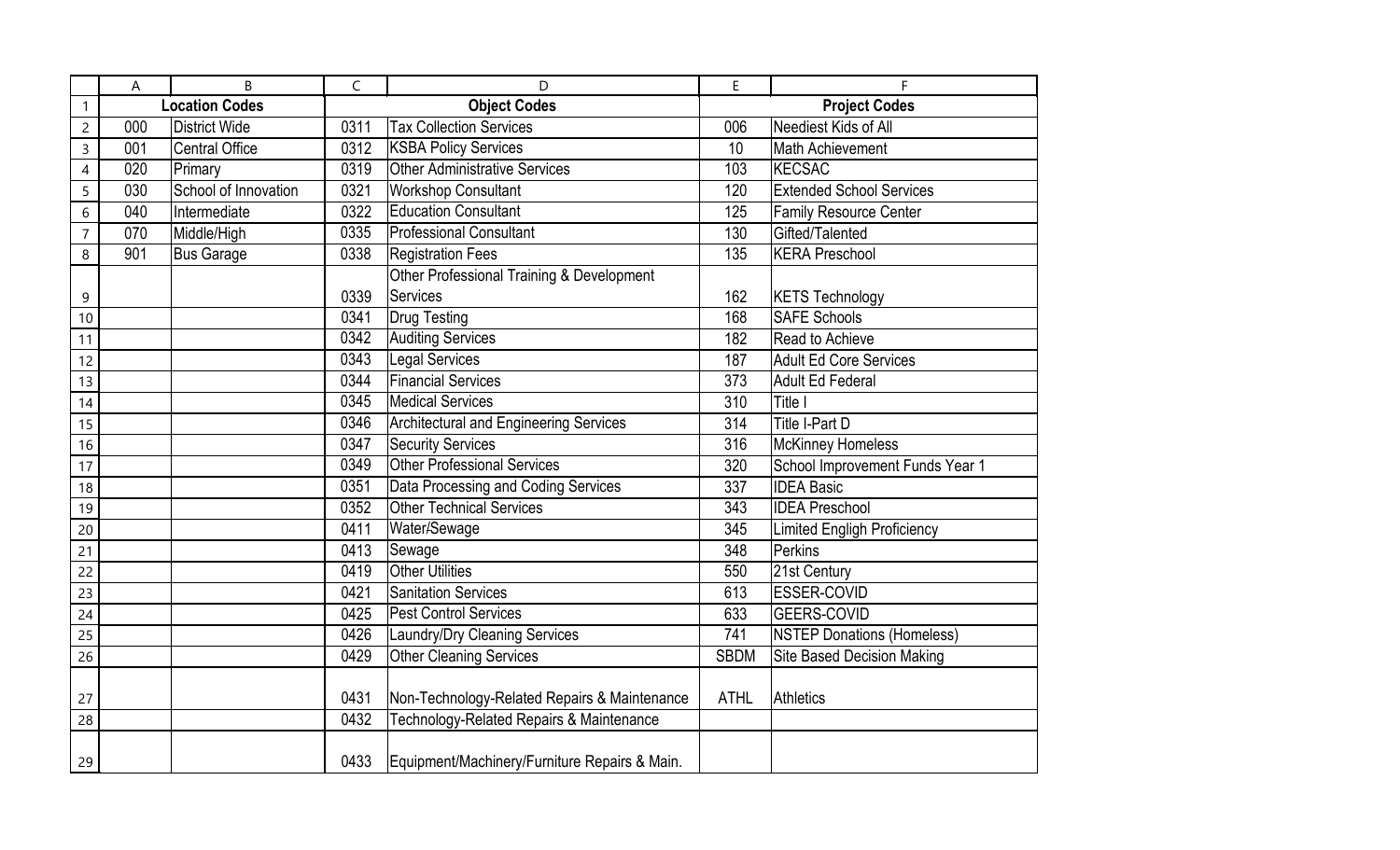|    | A | B | C    | D                                         | E | F |
|----|---|---|------|-------------------------------------------|---|---|
| 30 |   |   | 0434 | <b>Building Repairs &amp; Maintenance</b> |   |   |
| 31 |   |   | 0435 | Vehicle Repairs & Maintenance             |   |   |
| 32 |   |   | 0436 | Electronics Repairs & Maintenance         |   |   |
| 33 |   |   | 0437 | Plumbing Repairs & Maintenance            |   |   |
| 34 |   |   | 0438 | Roof Repairs and Maintenance              |   |   |
| 35 |   |   | 0439 | <b>Other Repairs and Maintenance</b>      |   |   |
| 36 |   |   | 0441 | Land or Building Rental                   |   |   |
| 37 |   |   | 0442 | Equipment or Vehicle Rental               |   |   |
| 38 |   |   | 0443 | Rentals of Computers & Related Equipment  |   |   |
| 39 |   |   | 0444 | Copier Rental                             |   |   |
| 40 |   |   | 0445 | Portable Classroom Rental                 |   |   |
| 41 |   |   | 0446 | <b>Storage Container Rental</b>           |   |   |
| 42 |   |   | 0447 | <b>Machinery Rental</b>                   |   |   |
| 43 |   |   | 0449 | <b>Other Rental</b>                       |   |   |
| 44 |   |   | 0450 | <b>Construction Services</b>              |   |   |
| 45 |   |   | 0452 | Construction - Masonry                    |   |   |
| 46 |   |   | 0453 | Construction - Carpentry                  |   |   |
| 47 |   |   | 0455 | <b>Construction - Mechanical</b>          |   |   |
| 48 |   |   | 0456 | <b>Construction - Electrical</b>          |   |   |
| 49 |   |   | 0457 | Construction - Plumbing                   |   |   |
| 50 |   |   | 0459 | Construction - Other                      |   |   |
| 51 |   |   | 0498 | Fencing Repair/Maintenance Services       |   |   |
| 52 |   |   | 0514 | <b>Contracted Bus Services</b>            |   |   |
| 53 |   |   | 0515 | Contracted Bus Maintenance Services       |   |   |
| 54 |   |   | 0521 | Pupil Transportation Insurance            |   |   |
| 55 |   |   | 0522 | Property Insurance                        |   |   |
| 56 |   |   | 0523 | <b>Fidelity Insurance</b>                 |   |   |
| 57 |   |   | 0524 | Fleet Insurance                           |   |   |
| 58 |   |   | 0525 | General Liability Insurance               |   |   |
| 59 |   |   | 0526 | Legal Liability Insurance                 |   |   |
| 60 |   |   | 0527 | <b>Student Liability Insurance</b>        |   |   |
| 61 |   |   | 0529 | Other Insurance                           |   |   |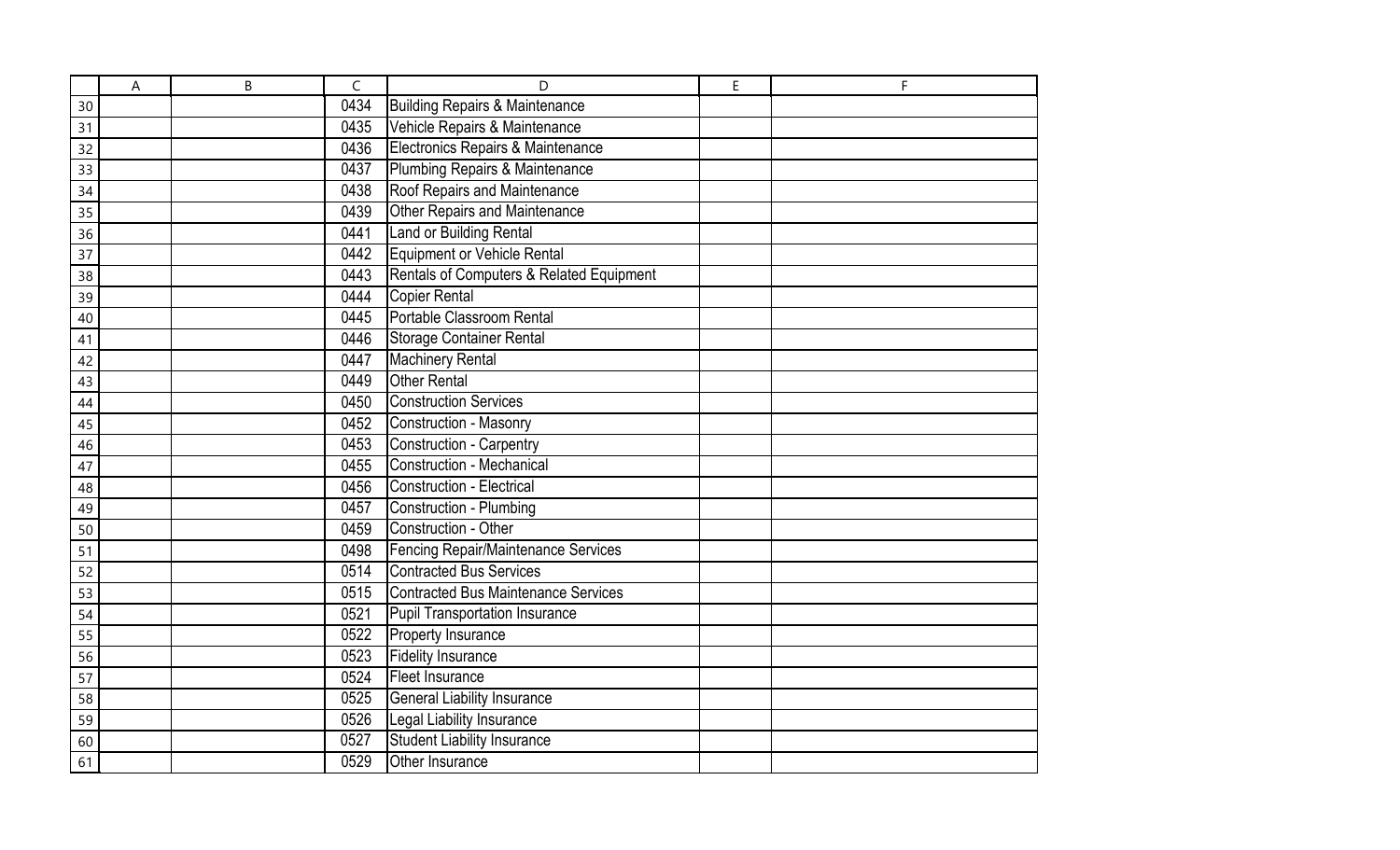|    | A | B | C    | D                                              | E | F |
|----|---|---|------|------------------------------------------------|---|---|
| 62 |   |   | 0531 | Postage                                        |   |   |
| 63 |   |   | 0532 | Telephone                                      |   |   |
| 64 |   |   | 0533 | <b>On-Line Network</b>                         |   |   |
| 65 |   |   | 0534 | <b>Cell Phone Services</b>                     |   |   |
| 66 |   |   | 0536 | Radio Services                                 |   |   |
| 67 |   |   | 0537 | Cable TV                                       |   |   |
| 68 |   |   | 0538 | Shipping/Delivery/Freight Services             |   |   |
| 69 |   |   | 0539 | <b>Other Communications</b>                    |   |   |
| 70 |   |   | 0541 | Radio and Television Advertising               |   |   |
| 71 |   |   | 0542 | Newspaper Advertising                          |   |   |
| 72 |   |   | 0549 | <b>Other Advertising</b>                       |   |   |
| 73 |   |   | 0552 | Posters                                        |   |   |
| 74 |   |   | 0553 | Publications                                   |   |   |
| 75 |   |   | 0559 | <b>Other Printing</b>                          |   |   |
| 76 |   |   | 0565 | Tuition - to Post Secondary Schools            |   |   |
| 77 |   |   | 0569 | Tuition - Other                                |   |   |
| 78 |   |   | 0570 | Food Service Management                        |   |   |
| 79 |   |   | 0580 | Travel                                         |   |   |
| 80 |   |   | 0581 | <b>Travel Mileage</b>                          |   |   |
| 81 |   |   | 0585 | <b>Travel --Meals</b>                          |   |   |
| 82 |   |   | 0586 | <b>Travel --Hotels</b>                         |   |   |
| 83 |   |   | 0589 | Travel - Other                                 |   |   |
| 84 |   |   | 0610 | <b>General Supplies</b>                        |   |   |
| 85 |   |   | 0616 | Food Non Instructional Non Food Service        |   |   |
| 86 |   |   | 0617 | Food Instructional Non Food Service            |   |   |
| 87 |   |   | 0621 | Natural Gas                                    |   |   |
| 88 |   |   | 0622 | Electricity                                    |   |   |
| 89 |   |   | 0623 | <b>Bottled Gas</b>                             |   |   |
| 90 |   |   | 0624 | Fuel Oil                                       |   |   |
| 91 |   |   | 0625 | Coal                                           |   |   |
| 92 |   |   | 0626 | Gasoline - Data required for Federal Reporting |   |   |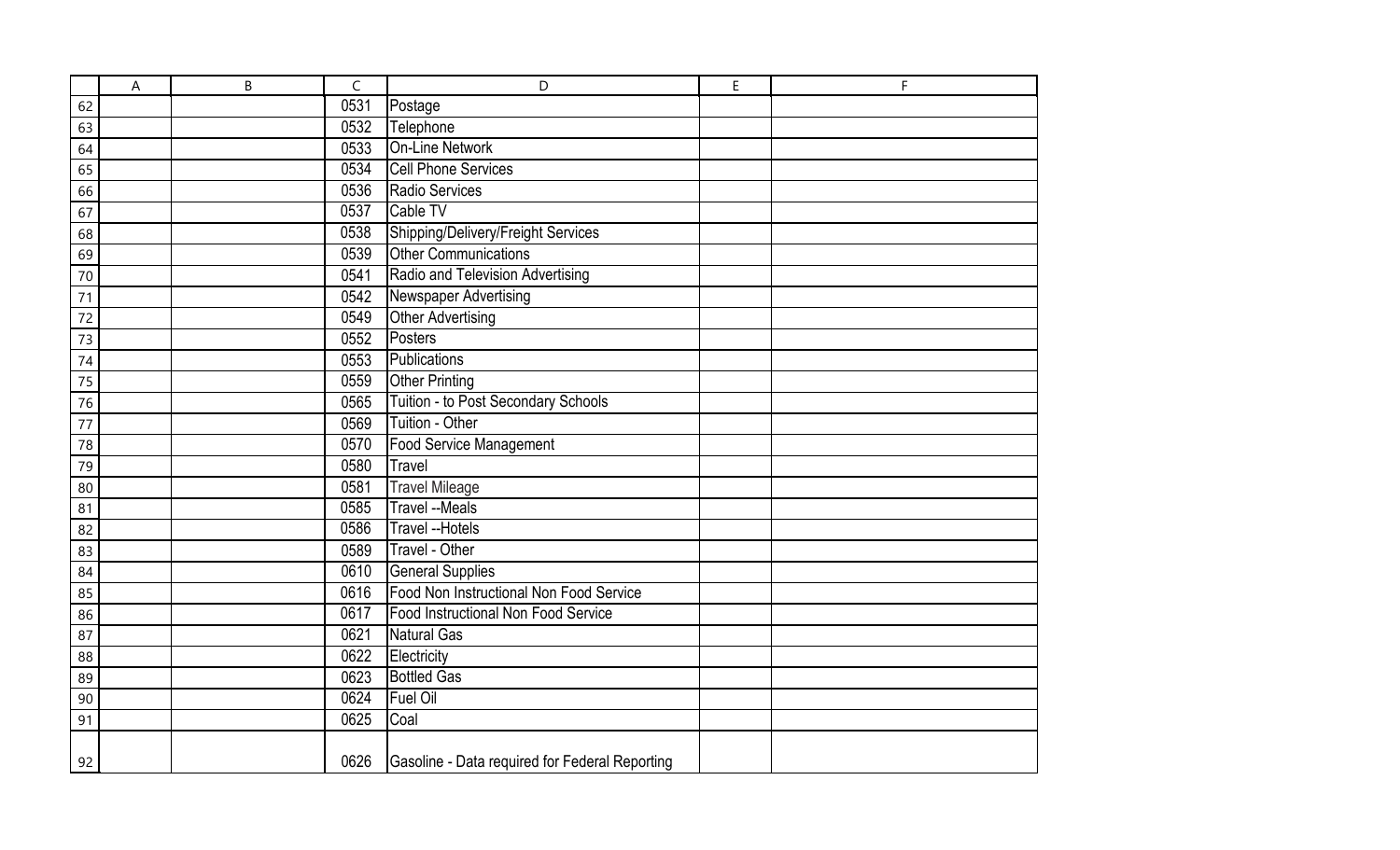|     | A | B | $\mathsf C$ | D                                                   | E | F |
|-----|---|---|-------------|-----------------------------------------------------|---|---|
|     |   |   |             |                                                     |   |   |
| 93  |   |   | 0627        | Diesel Fuel - Data Required for Federal Reporting   |   |   |
| 94  |   |   | 0629        | <b>Alternative Fuels</b>                            |   |   |
| 95  |   |   | 0630        | Food (Food Service Fund Only)                       |   |   |
| 96  |   |   | 0631        | Catering                                            |   |   |
| 97  |   |   | 0635        | Milk                                                |   |   |
| 98  |   |   | 0636        | In-Service                                          |   |   |
| 99  |   |   | 0637        | Vending (Food Service)                              |   |   |
| 100 |   |   | 0641        | <b>Library Books</b>                                |   |   |
| 101 |   |   | 0642        | Periodicals and Newspapers                          |   |   |
|     |   |   |             | Supplemental Books, Study Guides and                |   |   |
| 102 |   |   | 0643        | Curriculum                                          |   |   |
| 103 |   |   | 0644        | <b>Textbook &amp; Other Instructional Materials</b> |   |   |
| 104 |   |   | 0645        | <b>Audio Visual Materials</b>                       |   |   |
| 105 |   |   | 0646        | <b>Tests</b>                                        |   |   |
| 106 |   |   | 0647        | Reference Materials                                 |   |   |
| 107 |   |   | 0649        | <b>Binding and Repairs</b>                          |   |   |
| 108 |   |   | 0650        | Supplies-Technology Related                         |   |   |
| 109 |   |   | 0651        | Supplies - Technology Related Devices               |   |   |
| 110 |   |   | 0652        | Supplies-Technology Related Devices Other           |   |   |
| 111 |   |   | 0661        | Lubricants                                          |   |   |
| 112 |   |   | 0662        | <b>Tires and Tubes</b>                              |   |   |
| 113 |   |   | 0663        | <b>Repair Parts</b>                                 |   |   |
| 114 |   |   | 0669        | Other Transportation Maintenance & Repairs          |   |   |
| 115 |   |   | 0671        | Merchandise for Re-Sale                             |   |   |
| 116 |   |   | 0672        | Personal Services                                   |   |   |
| 117 |   |   | 0673        | <b>Student Registrations</b>                        |   |   |
| 118 |   |   | 0674        | Awards                                              |   |   |
| 119 |   |   | 0675        | Organization Supplies                               |   |   |
| 120 |   |   | 0676        | Scholarships                                        |   |   |
| 121 |   |   | 0679        | <b>Other Student Activities</b>                     |   |   |
| 122 |   |   | 0680        | <b>Welfare/Personal Services</b>                    |   |   |